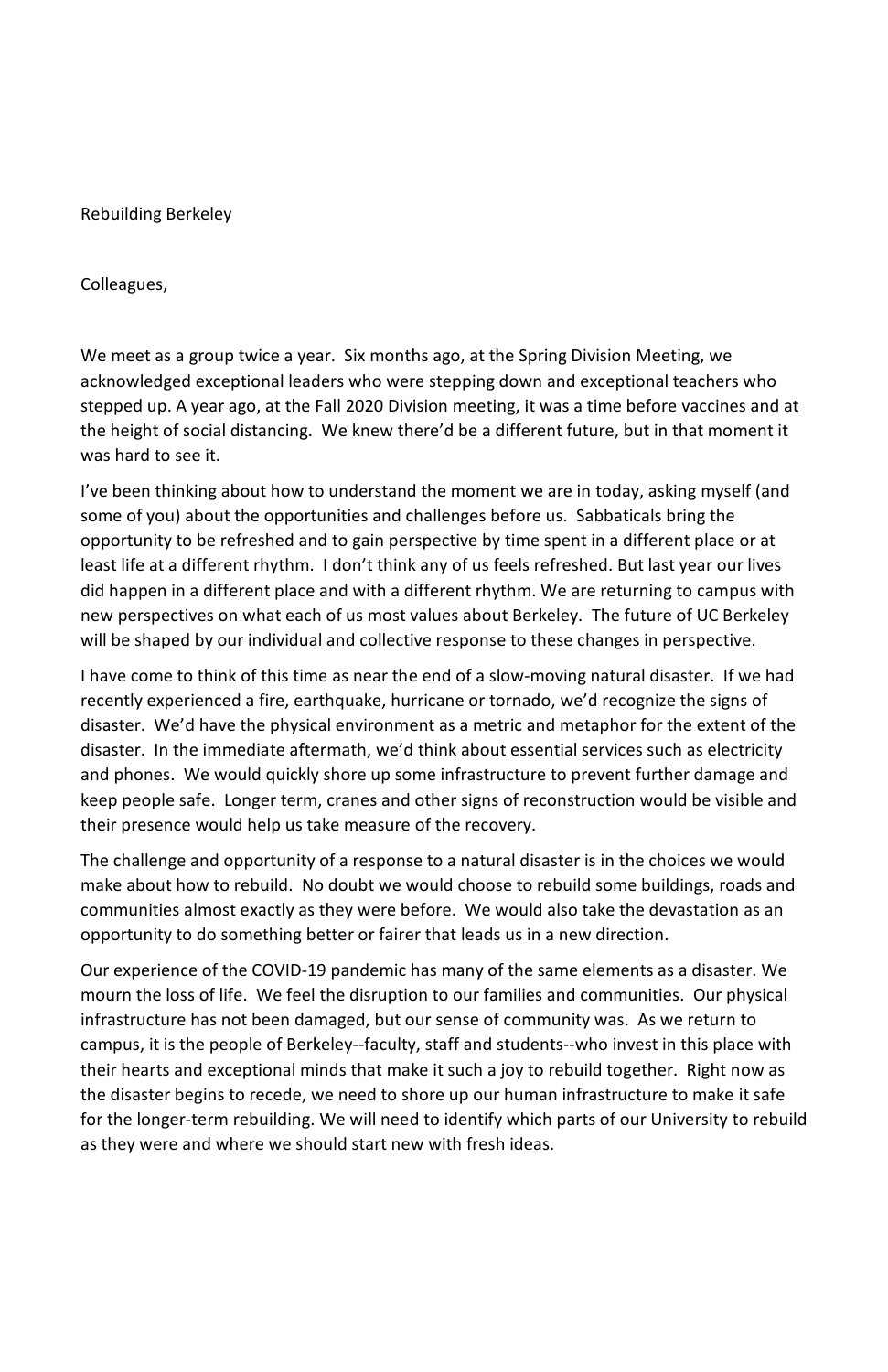Another feature of natural disasters is that they can be incredibly uneven in their consequences. Evidence of a need to pay attention to people's different experiences of the last 18 months is all around us. To give just one set of examples, faculty have reported that students in classes that build on scaffolding from high school courses and from our own lower division are less prepared. Learning in some subjects during the last year was less than normal, and that has follow-on consequences for what can be effectively taught this year. Faculty have also reported a level of student engagement, enthusiasm, and a commitment to learning that exceeds expectations. In many classes that outweighs any lack of preparation and learning exceeds the usual expectation. There is an opportunity here if we can use it--to leverage the enthusiasm and to nurture the passion for learning that could be so easily stifled by student's frustration over not having learned key concepts during the only-on-Zoom era. This work is analogous to restoring electricity and providing safe spaces; it is shoring up our intellectual infrastructure while we plan what to rebuild in its original form and what to build differently.

Our research was also upended by this slow-moving disaster. I have made it a point for the last six months to highlight our need to rebalance our research, teaching and service. Our core identity as a faculty and as a University emerges from our search for the next new idea and from our speaking, publishing, performing and our entrepreneurial ventures to engage the world around us with our new ideas. The rhythms we use to generate new ideas, to share them with colleagues and get feedback as we develop them were upended during the pandemic. We learned some new things about how easy it is to collaborate across vast distances. We relearned some old lessons about how important a conversation with a colleague can be to help us move forward with an idea that we are struggling to shape. It is essential that we give our attention to research as we move forward.

Rebuilding our research community is a hidden challenge. Problems faculty are reporting are many and varied and there is not a single potential quick fix. I want to suggest that the fastest way to revitalizing research on our campus will be for each of us to set our own priorities for research a little higher and to make that visible to colleagues and students so they feel emboldened to do the same. This is not easy. It never was. The tension between deadlines like tomorrow's lecture and a creative project that requires time to gestate are ever-present. I remind you that how we do our scholarship is a form of teaching. Faculty are role models for graduate and undergraduate students engaged in research and creative projects. They need to see us engaged with ideas. And they need us to model setting research as a priority among the many deadline-driven items that also command our attention. Raising the priority of research is also something we can do for ourselves as faculty, since research is the passion that brought so many of us to Berkeley.